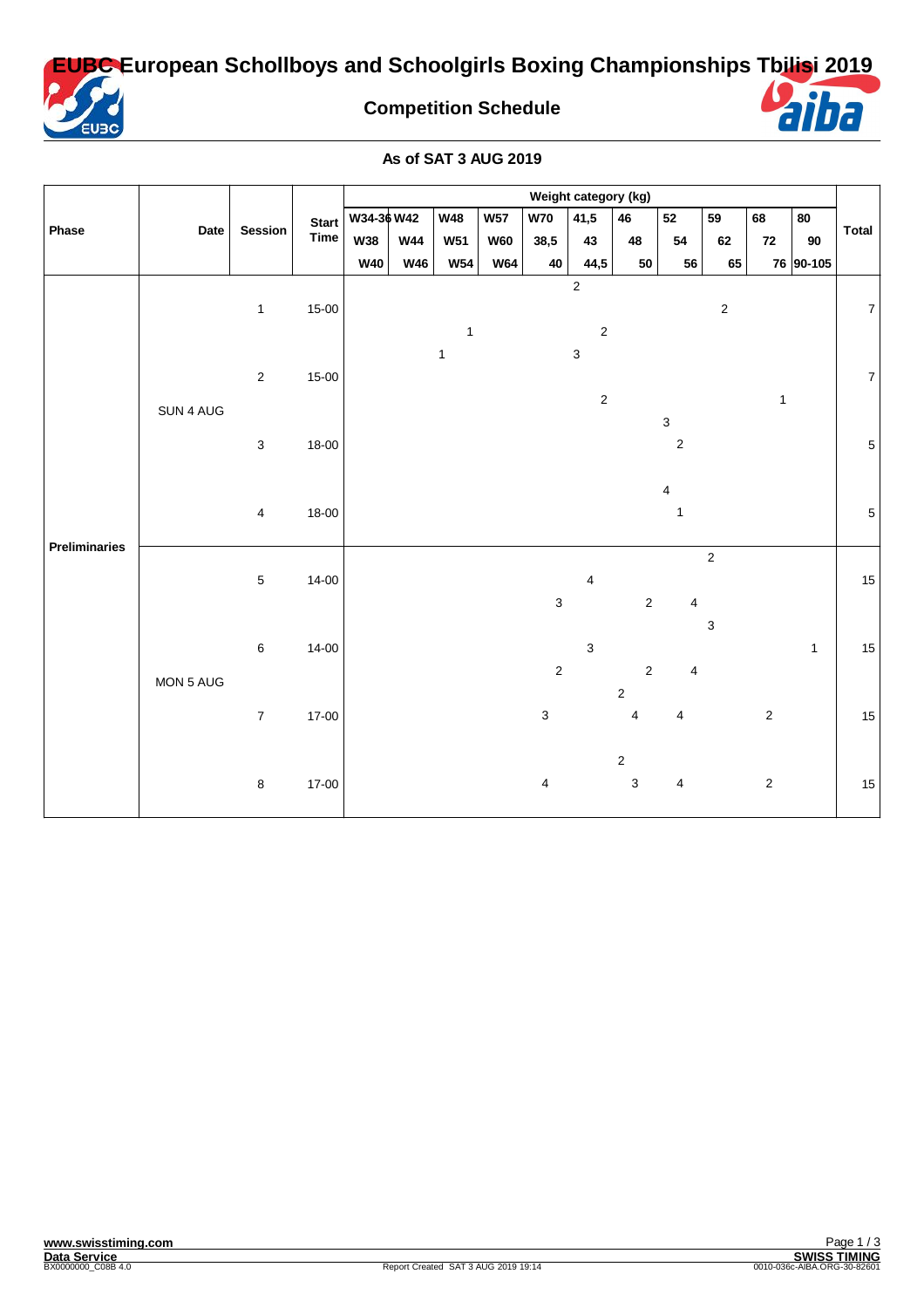**EUBC European Schollboys and Schoolgirls Boxing Championships Tbilisi 2019**



**Competition Schedule**



**As of SAT 3 AUG 2019**

|                   |            |                  | <b>Start</b> | Weight category (kg)         |                                              |                              |                                              |                              |                              |                               |                              |                              |                              |                                  |                   |
|-------------------|------------|------------------|--------------|------------------------------|----------------------------------------------|------------------------------|----------------------------------------------|------------------------------|------------------------------|-------------------------------|------------------------------|------------------------------|------------------------------|----------------------------------|-------------------|
|                   |            |                  |              | W34-36 W42                   |                                              | <b>W48</b>                   | <b>W57</b>                                   | <b>W70</b>                   | 41,5                         | 46                            | 52                           | 59                           | 68                           | 80                               |                   |
| Phase             | Date       | <b>Session</b>   | <b>Time</b>  | <b>W38</b>                   | <b>W44</b>                                   | <b>W51</b>                   | <b>W60</b>                                   | 38,5                         | 43                           | 48                            | 54                           | 62                           | 72                           | $90\,$                           | Total             |
|                   |            |                  |              | <b>W40</b>                   | <b>W46</b>                                   | <b>W54</b>                   | <b>W64</b>                                   | 40                           | 44,5                         | ${\bf 50}$                    | 56                           | 65                           |                              | 76 90-105                        |                   |
| Quarterfinals     | TUE 6 AUG  | $\boldsymbol{9}$ | $14 - 00$    |                              | $\mathbf{1}$<br>$\mathbf{1}$<br>$\mathbf{1}$ | $\mathbf{1}$                 | $\mathbf{1}$<br>$\mathbf{1}$<br>$\mathbf{1}$ |                              |                              |                               | $\sqrt{2}$                   |                              | $\mathbf{1}$                 | $\sqrt{2}$                       | $12 \overline{ }$ |
|                   |            | $10$             | $14 - 00$    |                              | $\mathbf{1}$<br>$\mathbf{1}$<br>$\mathbf{1}$ | $\mathbf{1}$                 | $\sqrt{2}$                                   |                              |                              |                               | $\overline{2}$               |                              | $\sqrt{2}$                   | $\mathbf{1}$<br>$\boldsymbol{2}$ | 13                |
|                   |            | $11$             | $17 - 00$    |                              |                                              | $\sqrt{2}$<br>$\sqrt{2}$     |                                              | $\sqrt{2}$                   | $\sqrt{2}$<br>$\sqrt{2}$     |                               |                              |                              |                              | $\sqrt{2}$                       | 12                |
|                   |            | $12$             | $17 - 00$    |                              |                                              | $\sqrt{2}$<br>$\sqrt{2}$     |                                              | $\sqrt{2}$                   | $\sqrt{2}$<br>$\sqrt{2}$     |                               |                              |                              |                              | $\sqrt{2}$                       | 12                |
|                   | WED 7 AUG  | $13$             | $14 - 00$    |                              |                                              |                              |                                              | $\sqrt{2}$                   |                              | $\mathbf 2$<br>$\overline{2}$ | $\sqrt{2}$                   | $\sqrt{2}$<br>$\sqrt{2}$     | $\sqrt{2}$                   |                                  | 14                |
|                   |            | 14               | $14 - 00$    |                              |                                              |                              |                                              | $\sqrt{2}$                   |                              | $\sqrt{2}$<br>$\overline{2}$  | $\sqrt{2}$                   | $\sqrt{2}$<br>$\overline{2}$ | $\sqrt{2}$                   |                                  | 14                |
|                   |            | 15               | $17 - 00$    |                              |                                              |                              |                                              | $\sqrt{2}$                   | $\sqrt{2}$                   | $\overline{2}$                | $\sqrt{2}$                   | $\overline{2}$               | $\sqrt{2}$                   |                                  | $12$              |
|                   |            | $16\,$           | $17 - 00$    |                              |                                              |                              |                                              | $\sqrt{2}$                   | $\overline{2}$               | $\overline{2}$                | $\overline{2}$               | $\overline{2}$               | $\sqrt{2}$                   |                                  | 12                |
| <b>Semifinals</b> | FRI 9 AUG  | $17\,$           | $14 - 00$    | $\mathbf{1}$<br>$\mathbf{1}$ | $\mathbf{1}$                                 | $\mathbf{1}$<br>$\mathbf{1}$ | $\mathbf{1}$                                 | $\mathbf{1}$<br>$\mathbf{1}$ | $\mathbf{1}$<br>$\mathbf{1}$ | $\mathbf{1}$                  | $\mathbf{1}$<br>$\mathbf{1}$ | $\mathbf{1}$                 | $\mathbf{1}$<br>$\mathbf{1}$ | $\mathbf{1}$                     | $17$              |
|                   |            | 18               | $14 - 00$    | $\mathbf{1}$                 | $\mathbf{1}$                                 | 1<br>1                       | $\mathbf{1}$                                 | 1<br>$\mathbf{1}$            | 1<br>1                       | $\mathbf{1}$                  | 1<br>1                       | $\mathbf{1}$                 | 1<br>1                       | $\mathbf{1}$                     | 16                |
|                   |            | $19$             | $17 - 00$    | $\mathbf{1}$                 | $\mathbf{1}$<br>1                            | 1                            | 1<br>1                                       | 1                            | $\mathbf{1}$                 | 1<br>1                        | 1                            | $\mathbf{1}$<br>1            | 1                            | $\mathbf{1}$<br>1                | $16\,$            |
|                   |            | $20\,$           | $17 - 00$    | $\mathbf{1}$                 | $\mathbf{1}$<br>1                            | $\mathbf{1}$                 | $\mathbf{1}$<br>1                            | 1                            | $\mathbf{1}$                 | 1<br>1                        | 1                            | $\mathbf{1}$<br>1            | $\mathbf{1}$                 | $\mathbf{1}$<br>1                | 16                |
| <b>Finals</b>     | SAT 10 AUG | 21               | $14 - 00$    | $\mathbf{1}$<br>$\mathbf{1}$ | $\mathbf{1}$                                 | $\mathbf{1}$<br>$\mathbf{1}$ | $\mathbf{1}$                                 | $\mathbf{1}$<br>$\mathbf{1}$ | $\mathbf{1}$<br>$\mathbf{1}$ | $\mathbf{1}$                  | $\mathbf{1}$<br>$\mathbf{1}$ | $\mathbf{1}$                 | $\mathbf{1}$<br>$\mathbf{1}$ | $\mathbf{1}$                     | 17                |
|                   | SUN 11 AUG | 22               | $14 - 00$    | $\mathbf{1}$                 | $\mathbf{1}$<br>1                            | $\mathbf{1}$                 | $\mathbf{1}$<br>$\mathbf{1}$                 | $\mathbf{1}$                 | $\mathbf{1}$                 | $\mathbf{1}$<br>1             | $\mathbf{1}$                 | $\mathbf{1}$<br>1            | $\mathbf{1}$                 | $\mathbf{1}$<br>$\mathbf{1}$     | 16                |

**www.swisstiming.com**